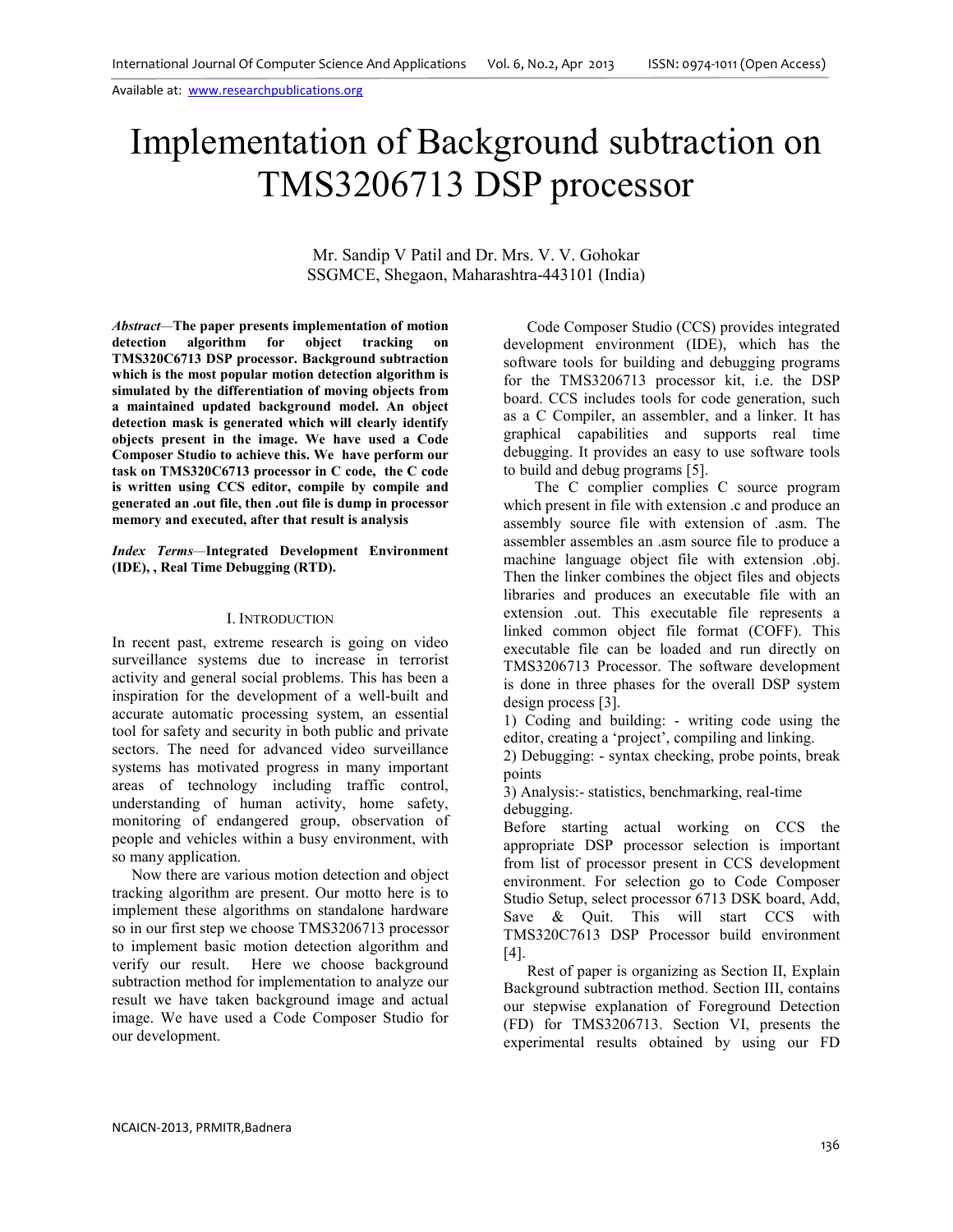method. Section V, contains our concluding comments.

### II. BACKGROUND SUBTRACTION METHOD

Background detection is an potential method of motion detection, flow chart is shown in fig. 1, It has a fixed or maintained background calculated and updated based on various algorithm used. Using Background image and current image (taken from real time camera or video stream) foreground is detected by subtracting background image from present image, Then using foreground image object detection mask is calculated based on proper threshold, foreground pixel is compared with pixel of current image if difference is more than threshold it will be taken as one otherwise zero [1], here threshold is decided base on experimental result. Also there are various algorithms present to calculate threshold at run time. Our next section explains implementation of Motion detection using background subtraction method with fix background and fix threshold on DSP320C6713 processor.

## III. FOREGROUND DETECTION STEP USING TMS3206713

A new project is created in CCS environment as shown in fig 2. Convert our Background image and Actual image in gray scale using MATLAB then adjust its dimension, to fit it in character arrays of some desire dimension, here we have taken it as 128\*128 [2].



Fig.1. Flow chart of Background subtraction

Store these arrays as list of pixel values in text file with .h extension. We have name these file as 'Background.h' and 'Accual.h' and in these files assign these values to 'char variable\_name[128][128] ={pixel value};' respectively, here chose a proper variable name. create new text file and save it with .c extension and written our C code in it for subtracting background image variable from actual variable and the difference is store in one more char array of 128 by 128 define as global variable, here it is define with name 'out\_img' it should be of same size of our images store in .h file then we calculate the difference of background image and actual image pixel by pixel and store it in respective pixel of 'out img' and compared it with some threshold value in C code and if it is less than threshold value then assign it to zero else assign it to 255 which is nothing but we are generating a binary object mask. We include our created .h files in C code so that the global variable should get created for background and actual image, which is used in C code for difference calculation and our mask variable also define in C code globally.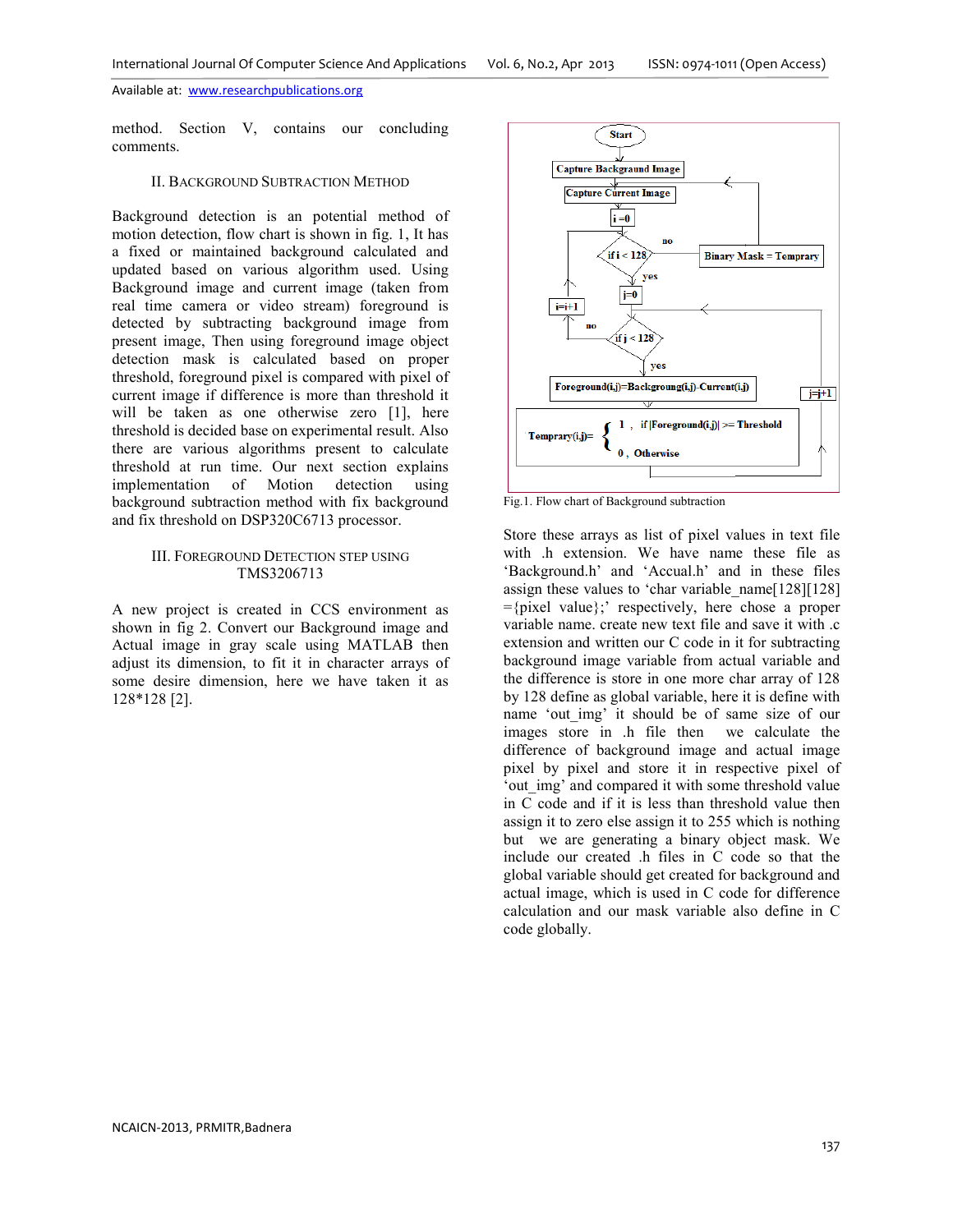

Fig.2. Creation of new project CCS studio.

 Now we include some library header file for our C code these are 'stdio.h' and 'math.h' and add printf statement with some message as a last statement of our main function, which will inform us execution is completed at the time of execution, here the C code work is done. Add the C file in project, remember file should be save in our project folder. Add required support file. select the file which we need to add as show in fig 3. Here we add two library files with .lib extension, rts6700.lib and img62x.lib, these files are support files. To specify a memory allocation at the link time, we need to add command linker file 'sinewave.cmd', it contains memory rage of region and it's type. Now We are ready to build the project, build it, it will get compile and link, if any error is there then rectify the same. You will get build completion status as shown in fig 4. After successful build of our project the executable .out file will be created which is present in our project folder inside the 'Debug' folder. Flash our executable file with .out extension in TMS3206713 DSP processor, execute program [4]. After successful execution of our program, we will get our message in message window. Now it's time to analysis our result to view the output and input images for analysis, use the graph option from CCS environment as shown in fig 5. Then enter the image parameter as shown in fig 6.

| Look inc<br><b>I</b> distribute                                                           |                                                                                                                | $+ 100 + 10$       |         |
|-------------------------------------------------------------------------------------------|----------------------------------------------------------------------------------------------------------------|--------------------|---------|
| debug<br>sinewave.CS<br>blasine idat<br>interrupts.txt<br>西 nen napdefine.gel<br>G sine.c | sine dat<br>hì she.h<br>El sinewave.cmd<br>图 sinewave.paf2<br><b>Ed sinewave.pit</b><br><b>El</b> sinewave.sbi | <b>Ed</b> test.gel |         |
|                                                                                           | sinewave.cnd                                                                                                   |                    | $0$ pen |
| File name:                                                                                |                                                                                                                |                    |         |

Fig.3. Browser window for adding support file.

[Linking...] "C:\CCBtudie\_v3.1\C6COD\cytools\bin\c16t" -0"Debug.1kf'<br><Cinking> Build Complete,<br>0 Errors, 3 Wernings, 0 Remerks.

Fig.4. Build status.

To see our object detection mask which is defined as 128 by 128 arrays with name 'out\_img' has parameter as shown in fig 6. Now our object detection mask will be displayed. After that to view our input images i.e. actual image and background image, which is needed to compare result, do same procedure for that which is done to display our object detection mask with respective changes.



Fig.5. Potion to view the memory dump image format.